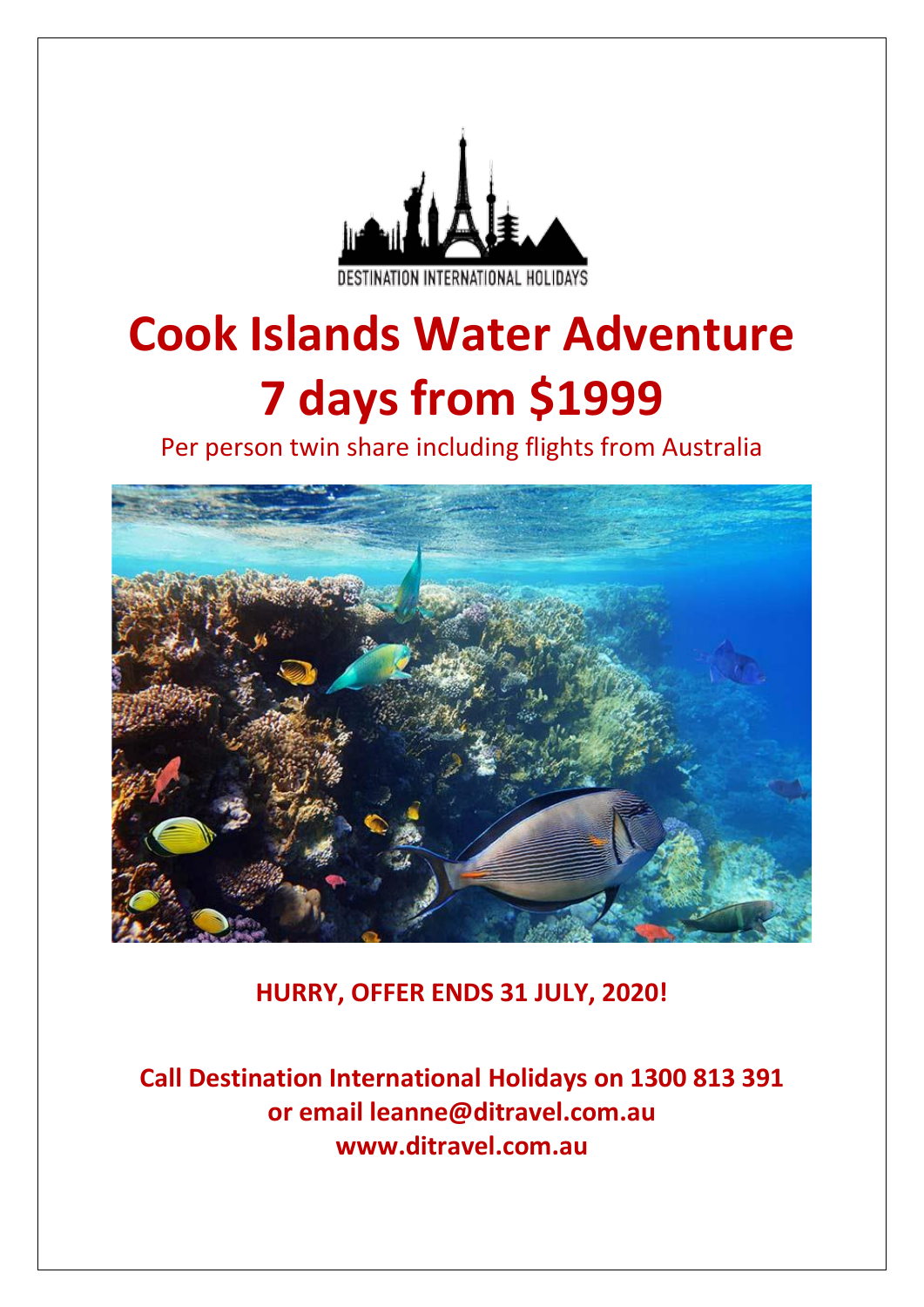Experience the wonders of the waters of the Cook Islands. Above and below sea level, you will be amazed at what you will see and discover. Just don't forget your sunscreen and a water proof camera!

## **Departs daily from Sydney\***

2021 – 10 January to 20 May

*\*Melbourne & Brisbane departures an extra \$200 per person (flying via Sydney). Please enquire for other departure cities.*

## **Your Package Includes:**

- Return economy airfares to Rarotonga flying with Air New Zealand (including 23kgs of checked luggage)
- Airport meet and greet
- Return Airport transfers
- 6 Nights' Accommodation at Lagoon Breeze Villas staying in a Garden Studio Room
- Daily tropical breakfast
- Complimentary use of snorkelling gear, kayaks, sun loungers and beach towels
- SUP Turtle Adventure
- Captain Tama's Famous Lagoon Cruise with transfers and BBQ Fish Lunch
- Lagoon Kayak Tour
- Reef Sub Tour
- Discounts to the value of \$250!

## **Excludes:**

- Single supplement, please contact us for rates
- Travel insurance (essential)
- Meals & sightseeing not specified
- Optional extras not mentioned above
- Personal items, such as drinks, snacks, WiFi, laundry etc
- Any items or services not listed in the above inclusions

# **Upgrade to a One Bedroom Villa from \$75 per night Upgrade your flight to include a meal & entertainment from \$80 pp**

*Subject to confirmation by the airlines, hotels & cruise operator. Booking conditions & cancellation fees apply.*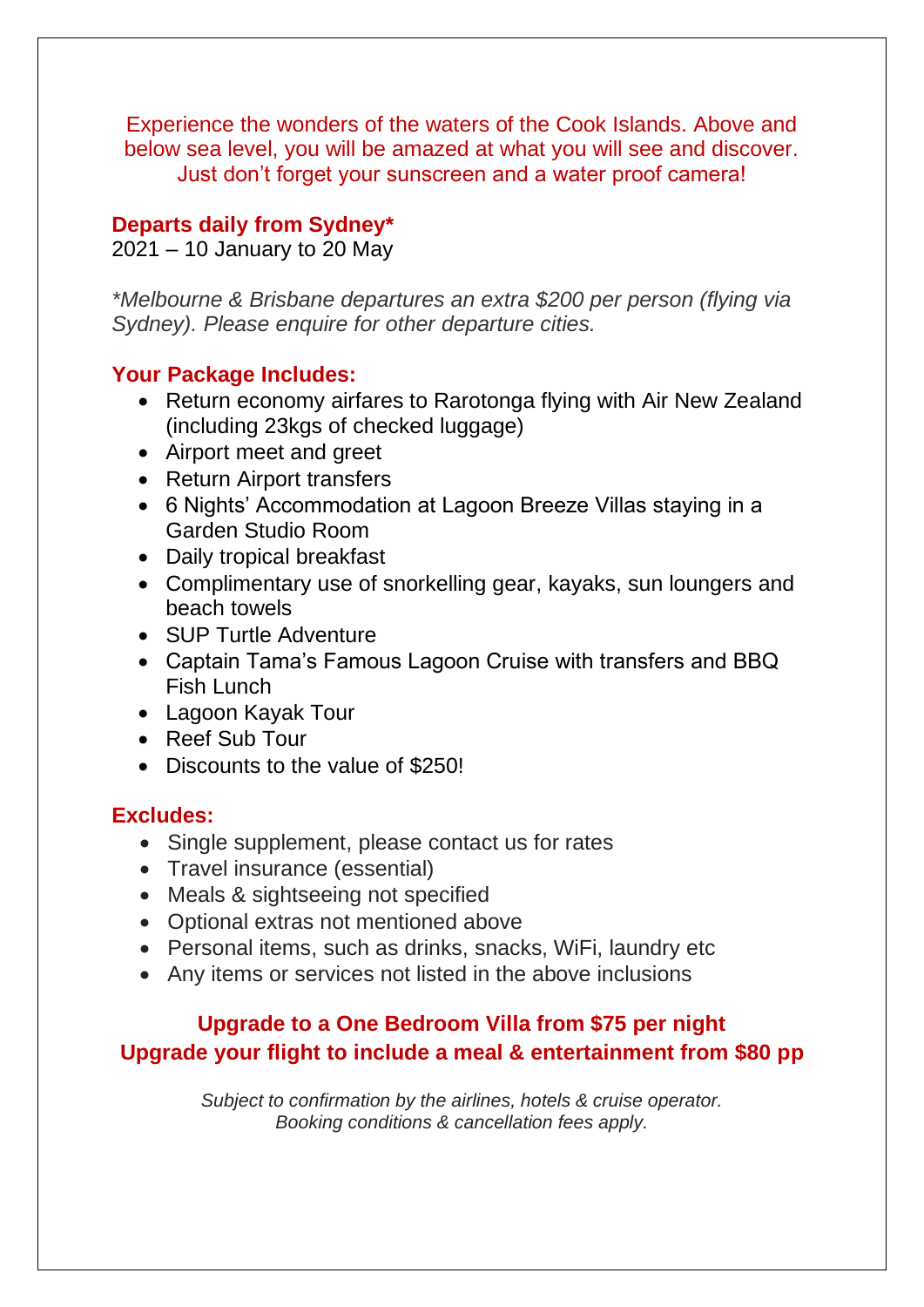*Prices are per person, twin share, inclusive of pre-payable taxes and subject to availability at time of booking for new bookings only. All prices are subject to change at any time without notice. Valid for sales and travel as specified. Blackout dates & seasonal surcharges do apply during peak periods as availability becomes limited. All prices are subject to change at any time without notice. Conditions, amendment and cancellation fees apply. Free nights & discounts are already included in costs. Travel insurance is strongly recommended.*

# **Call Destination International on 1300 813 391 for enquiries & reservations.**





ATAS Accreditation Number: A10718

ATAS vets travel agents against strict criteria to ensure they meet certain standards, are reliable and professional businesses. ATAS agents need to meet high levels of business discipline, training, compliance with Australian Consumer Law and compliance with a strict code of conduct – ensuring your piece of mind when booking travel.

We have met these stringent requirements in order to become nationally accredited. Our accreditation means we are the best in the industry, credible and a professional business that takes pride in its staff being expertly trained. This means you can book your travel knowing you're in the safe hands of a trusted and reputable travel agent.

Further information can be found at<http://www.atas.com.au/>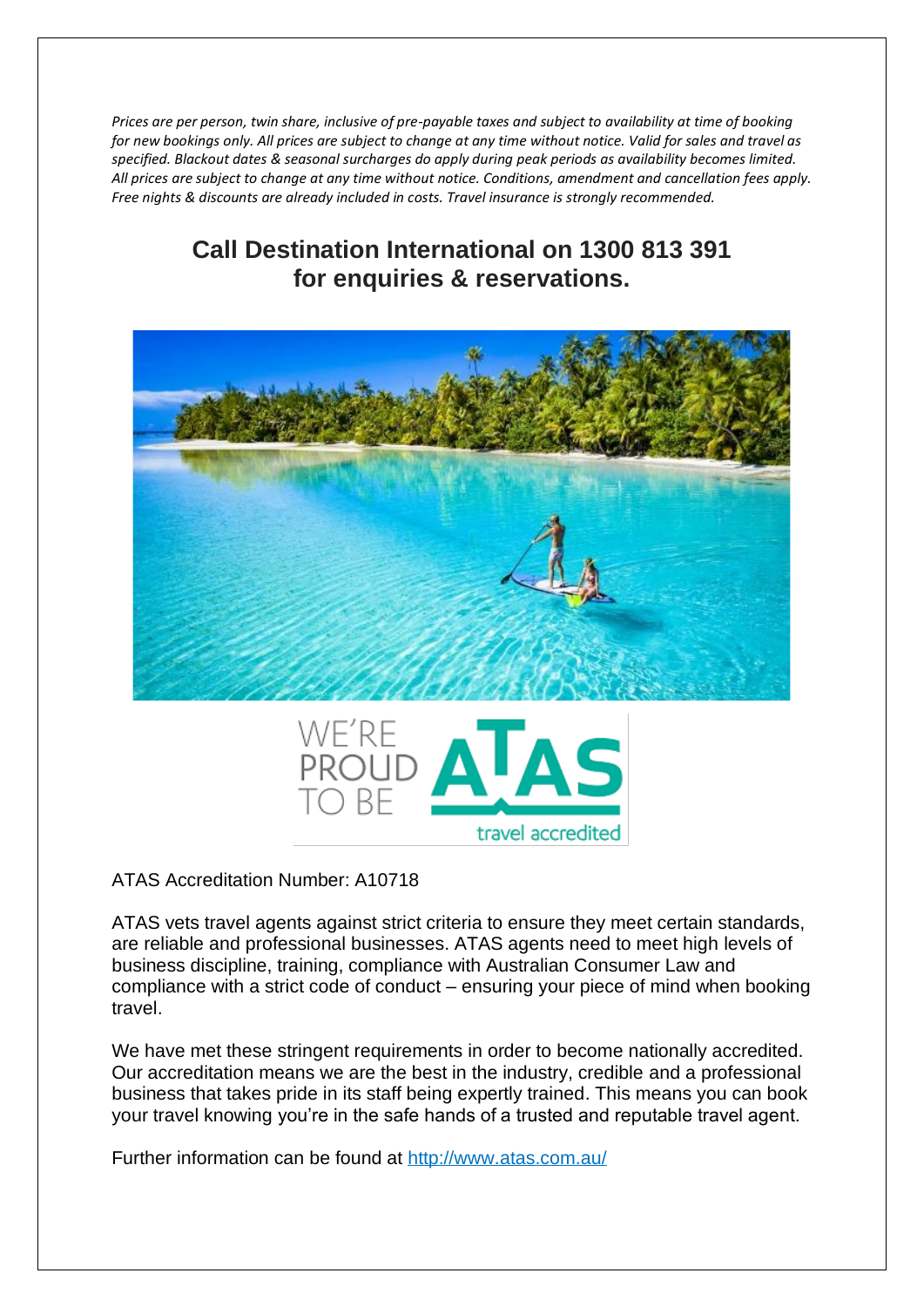## **Affordable Holidays - HOW DO WE DO IT???**

We go directly to our overseas suppliers to source the best possible price and holiday for you. That's why our holidays are so affordable! There are many overseas operators that currently do not sell their holidays in Australia and we have approached these reputable businesses to represent them in our country. These travel professionals offer exceptional service and tours at just the right price. If you think you are paying too much for your travel arrangements, please give us a call, we will do our best to find you a holiday that fits within your travel budget.



## **DESTINATION INTERNATIONAL HOLIDAYS BOOKING CONDITIONS Please read this information prior to making your reservation**

#### **BROCHURE VALIDITY**

The information presented in our brochure is correct to the best of our knowledge, but is subject to change without notice. Changes can occur with respect to prices, itineraries, duration of holidays, service standards, tour content, airfares and schedules. This is out of our control. Please ensure you advise details of your requirements at the time of booking.

## **GOODS AND SERVICES TAX (GST)**

The Australian GST does not apply to international travel. Any service fees, courier, cancellation and amendment fees are subject to GST. You will be charged GST where applicable.

#### **DEPOSIT**

A deposit is required to confirm your booking (varies depending on package booked). Receipt of deposit will be taken as an understanding by Destination International Holidays that the customer has checked their confirmed travel arrangements and has read and agreed to the terms and conditions.

#### **FINAL PAYMENT**

Payment in full must be made no less than 120 days before travel, unless required earlier by any supplier.

#### **PRICES**

All prices for our tours are advised in Australian Dollars (\$AUD). They are based on airfares, schedules and tariffs at the time of printing. Destination International Holidays reserves the right to vary the cost of the tour, taxes and airline prices if necessary by reason of currency fluctuation, cost increase, or airfare increase. All prices are subject to confirmation from local tour operators. Once full payment has been received by Destination International no surcharges in respect to currency fluctuations will be applied.

#### **ITINERARY CHANGES**

Destination International Holidays reserves the right to amend the itinerary for reasons such as service requirements, road or weather conditions or unforeseen circumstances. Where a change is of a significant nature, it will be advised to our customers in writing. Destination International Holidays reserves the right to substitute hotels, lodges, inns and camps with properties of similar standard

#### **AMENDMENT FEES**

Any deviation to packages advertised or quotes will incur a fee of \$150 per person.

Should you need to alter your confirmed reservations, there will be an automatic fee charged of \$150 per amendment or transaction, plus any new arrangements made. Additionally, there may be cancellation fees levied by the tour operator or fees may be applicable where arrangements have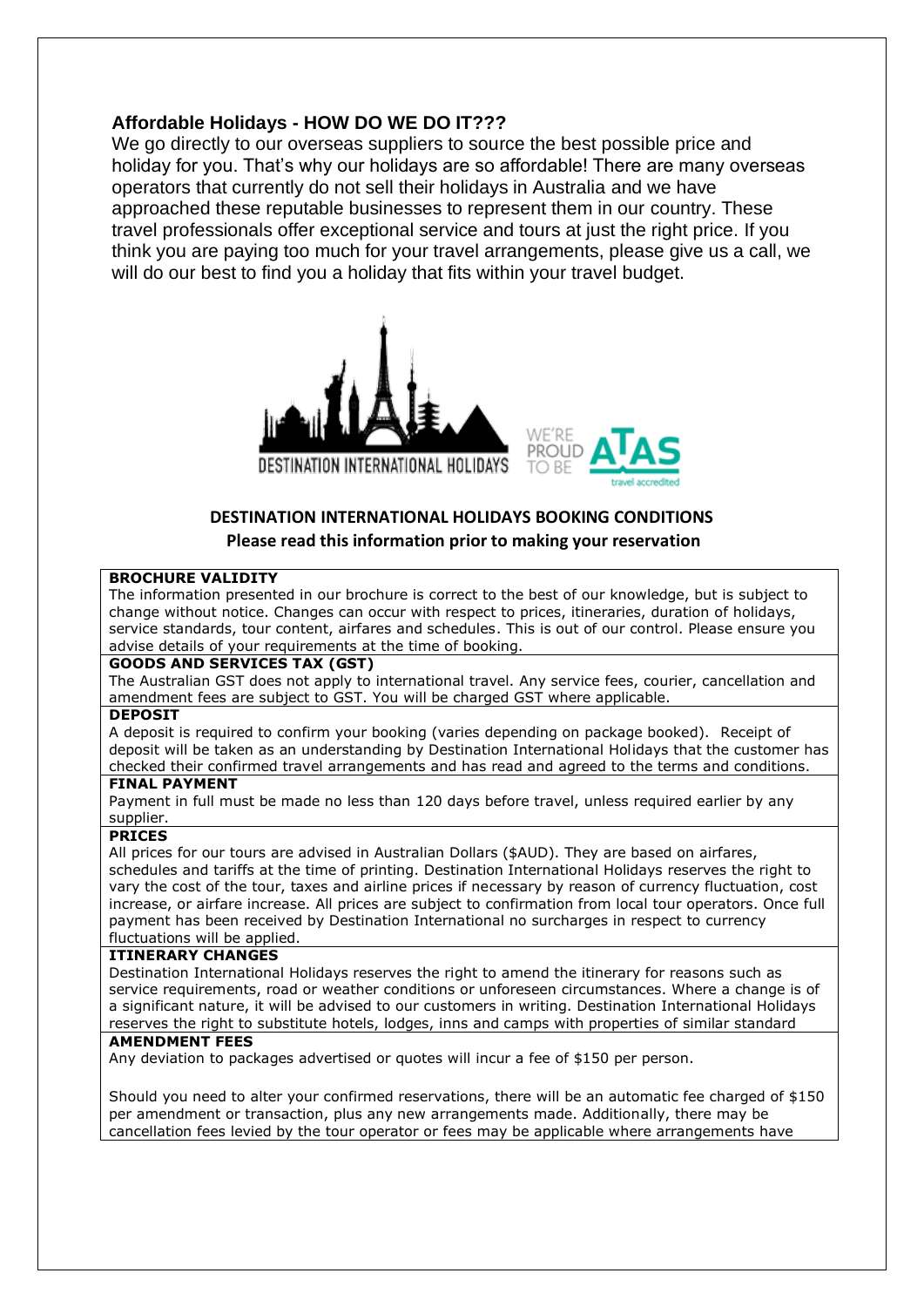#### been pre-purchased. In addition, we charge

- \$50 per person for all airline seat reservations and baggage charges plus any airline fees.
- \$100 per person for all Tourist visa processing plus the cost for the visa fee.
- \$75 per person to reissue any travel documents lost in the mail.
- \$100 per person to process travel insurance claims and provide a statement for your insurance company.
- \$50 per person travel document printing fee

#### **CANCELLATIONS**

This office will charge a 15% cancellation fee on all refundable portions of a cancelled tour. All tour cancellations must be received in writing.

Cancellation fees will be levied relative to the amount of notice given as follows:

| Days Notice   90 or more |                                            | $90-75$ 74-65 64-1 |         |
|--------------------------|--------------------------------------------|--------------------|---------|
|                          | Loss of Deposit and 50% loss of fare   75% | l 85%              | $100\%$ |

The above are Destination International Holidays cancellation fees. Airlines and Tour Operators may have additional fees. Transfer of a confirmed booking to another tour or departure date is deemed a cancellation of the original booking. There will be no refund for cancellation of unused services on or after commencement date. Please note that employees of any overseas suppliers are not authorised by Destination International Holidays to make any undertakings to our clients in respect of refunds or other matters.

#### **ACCOMMODATION**

There will be variations in the size, standard and presentation of rooms and facilities within the one hotel. This is beyond the control of Destination International Holidays.

#### **CLAIMS**

If you encounter any problems on your holiday, you should try and solve it directly with the supplier whilst overseas. If it is not possible to do so, please submit your claim in writing within 30 days of completing your Destination International Holidays arrangements.

#### **TRAVEL INSURANCE**

You must be insured for the duration of your trip. You need comprehensive travel insurance to cover cancellation, health requirements, luggage and additional expenses. Insurance policies rarely cover for loss of cash.

#### **PASSPORT, VISA & VACCINATIONS**

You must familiarise yourself with any visa and health requirements that may be applicable in the countries you are visiting. You are responsible for all entry/exit health and any other documents required by laws, regulations, orders, demands or requirements of countries visited or transited. Please note that passport and visa requirements are not the responsibility of Destination International Holidays. We will not be held liable for any loss or expense due to the failure to comply with the above. We recommend that you be in possession of a passport valid for at least 6 months beyond your intended stay overseas.

#### **CONSULAR ADVICE**

Official travel advice issued by the Australian Department of Foreign Affairs and Trade is available by calling 1300 555 135 or visiting their web site [www.dfat.gov.au.](http://www.dfat.gov.au/) You must review this information both prior to making your booking and prior to departure.

#### **TOUR CONDITIONS**

Destination International Holidays does not itself provide carriage services, accommodation, transport or tours. Destination International Holidays acts as an agent for the "Service Providers"). All products and services provided by Service Providers are provided on those Service Providers own terms and conditions which may include limitations and exclusions of liability. All bookings with Destination International Holidays and all tickets, vouchers, receipts, coupons, exchange orders and other like documents issued to the client, are subject to each Service Providers terms and conditions governing the provision of products and services to be provided by that Service provider. Destination International Holidays shall not be liable for any acts, omissions or defaults whether negligent or otherwise, of any Service Providers. Destination International Holidays shall not be liable (whether in contract, tort or otherwise) for any injury, illness, death, loss, damage, expense, delay or inconvenience resulting directly or indirectly from circumstances outside of Destination International